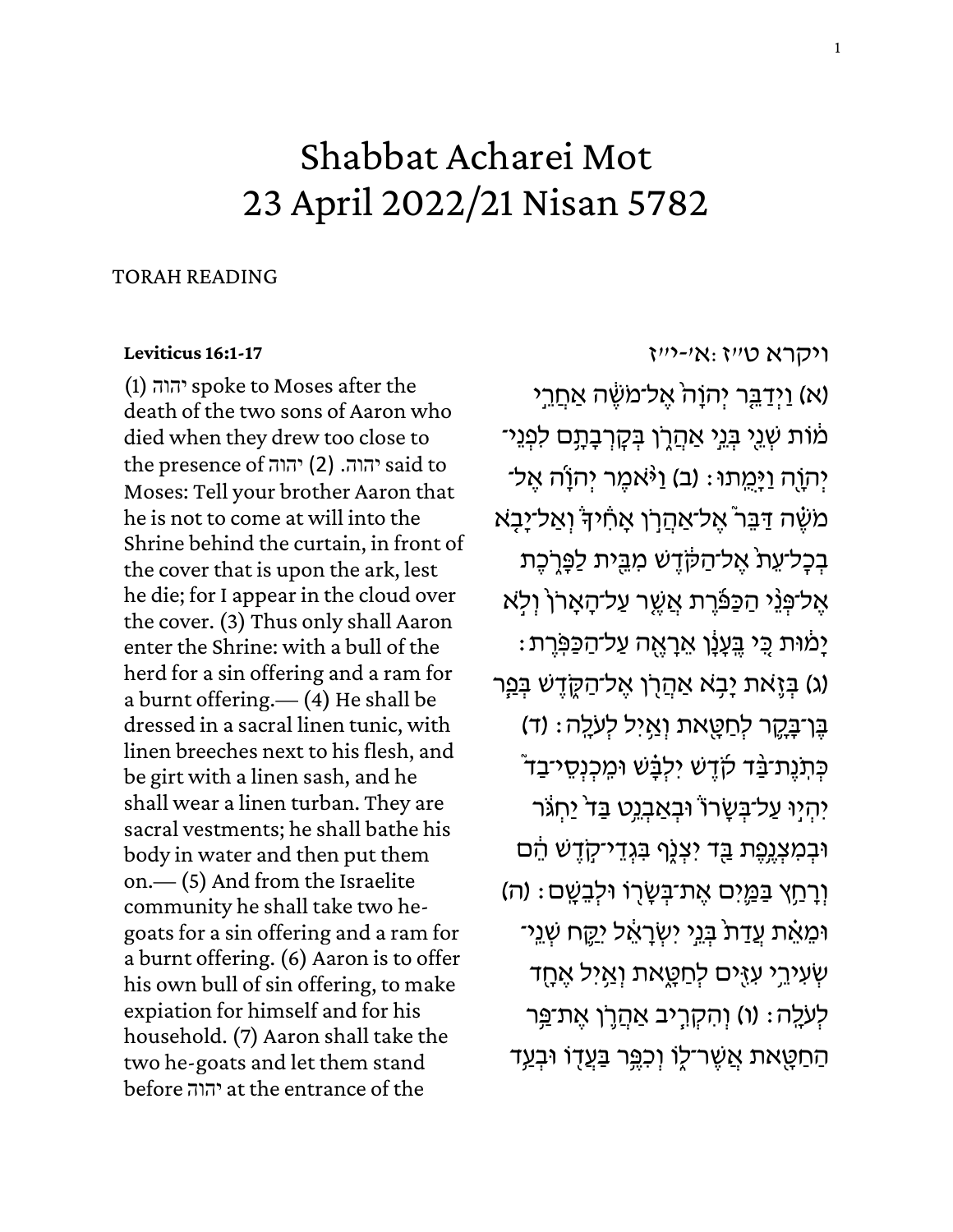Tent of Meeting; (8) and he shall place lots upon the two goats, one marked for יהוה and the other marked for Azazel. (9) Aaron shall bring forward the goat designated by lot for יהוה, which he is to offer as a sin offering; (10) while the goat designated by lot for Azazel shall be left standing alive before יהוה, to make expiation with it and to send it off to the wilderness for Azazel. (11) Aaron shall then offer his bull of sin offering, to make expiation for himself and his household. He shall slaughter his bull of sin offering, (12) and he shall take a panful of glowing coals scooped from the altar before יהוה, and two handfuls of finely ground aromatic incense, and bring this behind the curtain. (13) He shall put the incense on the fire before יהוה, so that the cloud from the incense screens the cover that is over [the Ark of] the Pact, lest he die. (14) He shall take some of the blood of the bull and sprinkle it with his finger over the cover on the east side; and in front of the cover he shall sprinkle some of the blood with his finger seven times. (15) He shall then slaughter the people's goat of sin offering, bring its blood behind the curtain, and do with its blood as he has done with the blood of the bull: he shall sprinkle it over the cover and in front of the cover. (16) Thus he shall purge the Shrine of the impurity and transgression of

בֵּיתְוֹ : (ז) וְלֵקָח אֵת־שָׁנֵי הַשְּׁעִירֵם וְהֶעֱמֶיד אֹתָם לִפְגֵי יְהוָׂה פֱתַח אָהֶל מוֹעֵד: (ח) וְנָתַן אַהַרֶן עַל־שָׁנֵי ַּהַשְּׁעִירֻם גֹּרָלֶות גּוֹרֶל אֱחָד<sup>י</sup> לַיהוָׂה וְגוֹרָל אֵחָד לַעֲזָאזֵל: (ט) וְהִקְרֵיב אַהֲרֹן<sub>ْ</sub> אֶת־הַשָּׂעִיר אֲשֶׁר עָלֶה עָלֶיו ֿהַגּוֹרָל לַיֹּהוֶה וְעָשֶׂהוּ חַטָּאת: (י) ֿוְהַשָּׂעָ֫יר אֲשֶׁרْ עָלָ**ׂה עָלָיו הַגּוֹרָ**ל לַעֲזָאזֵ֫ל <u>יְעֲמַ</u>ד־חֵי לִפְגֵי יְהוָה לְכַפֵּר : עָלֶיו לְשַׁלַּח אֹתֶוֹ לַעֲזָאזֵל הַמִּדְבָּרָה (יא) וְהִקְרִ֫יב אַהֲרֹן אֶת־פֵּר הַחַטָּאת ּאֲשֶׁר־לֹוֹ וִכְפֵּ֣ר <u>בְּעֲ</u>דָו וּבְעַ֣ד בֵּיתֶוֹ : וְשָׁחֵֵט אֵת־ַפֵּר הַחַטָּאת אֲשֵׁר־לְוֹ יב) וְלָקָח מְלְא<sup>-</sup>הַמַּחְתָּה <u>גְּח</u>ַלֵי־אֵשׁ) ְמֵעַל הַמִּזְבֵּׂחַ מִלִּמְגֵי יְהוָׂה וּמְלָא חָפְנָיו קְטָרֶת סַמֶּים דַּקֱה וְהֵבָיא ֹמְבֵית לַפָּרְכֶת: (יג) וְנָתַן אֱת־ ֿהַקְטֶרֶת עַל־הָאֲשׁ לִפְנֵי יִהְוֶה וְכִסֶּה ּ ְעֲנַן הַקָּטָׂרֶת אֶת־הַכַּפֶּרֶת אֲשֱר עַל־ ָּהָעֵדָוּת וְלָא יָמִוּת: (יד) וְלָקַחׂ מִדַּם ֿהַפֶּֿר וְהִזָּה בְאֶצְבָּעֶו עַל־פְּגֵי הַכַּפֻּרֶת ֹקֶדְמָה וְלִפְ<u>ּגְ</u>י הַכַּפְּׂרֶת יַזֶּה שֶֽבַע־ פְּעָמֵים מִן־הַדָּם בִּאֵצְבָּעְוֹ : (טו) ֿוְשָׁרַט אֵת־שְׂעֶיר הַחַטָּאת אֲשֱר לָעָׂם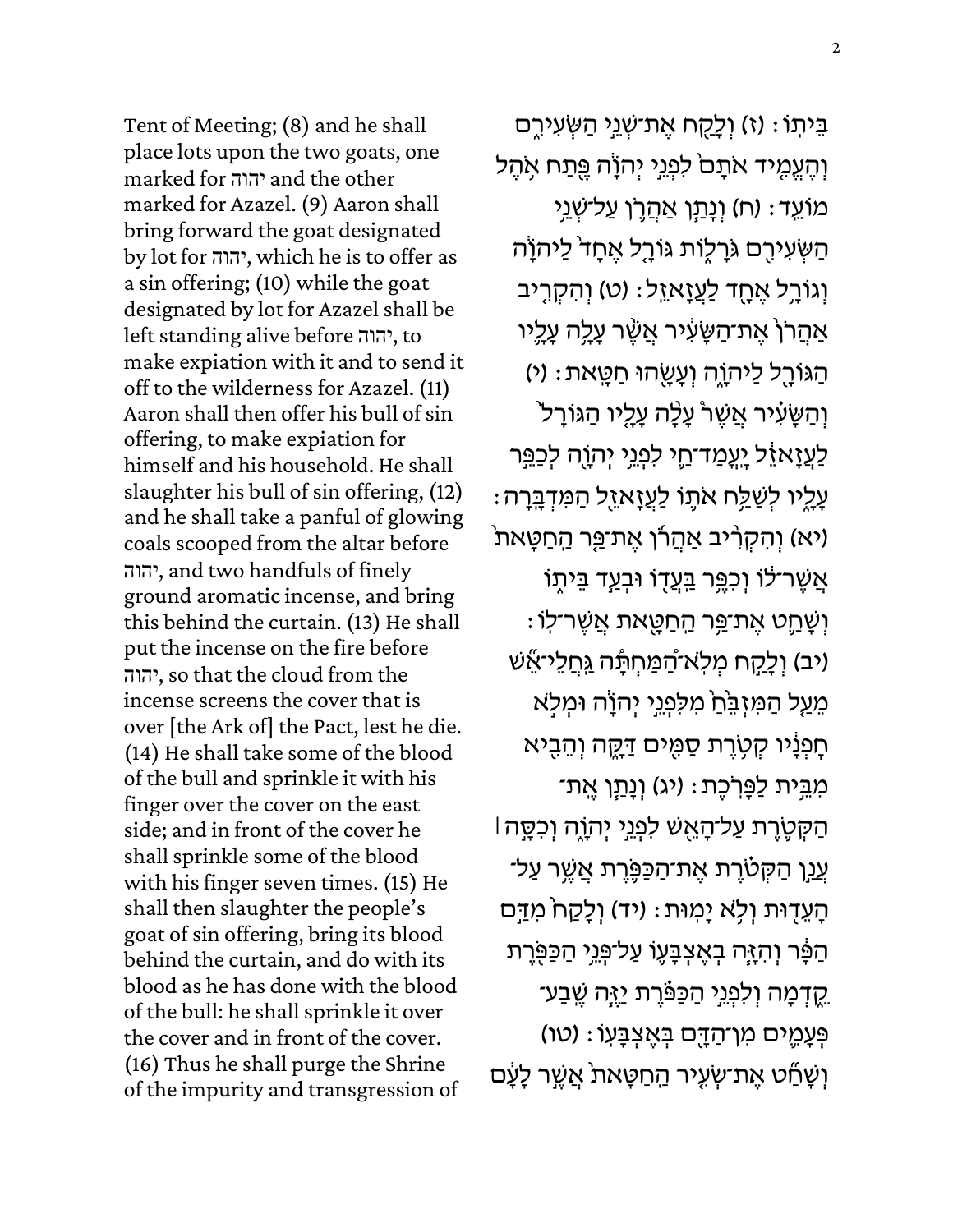the Israelites, whatever their sins; and he shall do the same for the Tent of Meeting, which abides with them in the midst of their impurity. (17) When he goes in to make expiation in the Shrine, nobody else shall be in the Tent of Meeting until he comes out. When he has made expiation for himself and his household, and for the whole congregation of Israel,

וְהֵבִיא אֵת־דָּמֹו אֱל־מִבֵּית לַפָּרֶכֵת וְעָשֶׂה אֶת־דָּמֹו כַּאֲשֶׁר עָשָׂה<sup>ָ</sup> לְדַם ֹהַפֶּ֫ר וְהִזָּה אֹתֶוֹ עַל־הַכַּפְּׂרֶת וְלִפְנֵי ֿהַכַּפְּרֶת: (טז) וְכִפֶּר עַל־הַקָּדֶשׁ מִטָּמְאֹתֹ בְּנֵי יִשְׂרָאֵל וּמִפִּשְׁעֵיהֶם לְכָל־חַטּאתֶם וְכֵן יַעֲשֶׂהֹ לְאָהֶל מוֹעֵד ֿהַשֹּׁכֵן אִתָּם בְּתָוֹךְ טֻמְאֹתָם: (יז) וְכָל־אָדָٞם לֹא־יִהְיֶה ּ׀ בְּאָהֶל מוֹעֵּד בְּבֹאֶוֹ לְכַפֵּר בַּקֶדֶשׁ עַד־צֵאתֶוֹ וְכִפֵּר בַּעֲדוֹ וּבְעַד בֵּיתֹו וּבְעַד כָּל־קְהַל יִשְ רָ א ֻֽ ל׃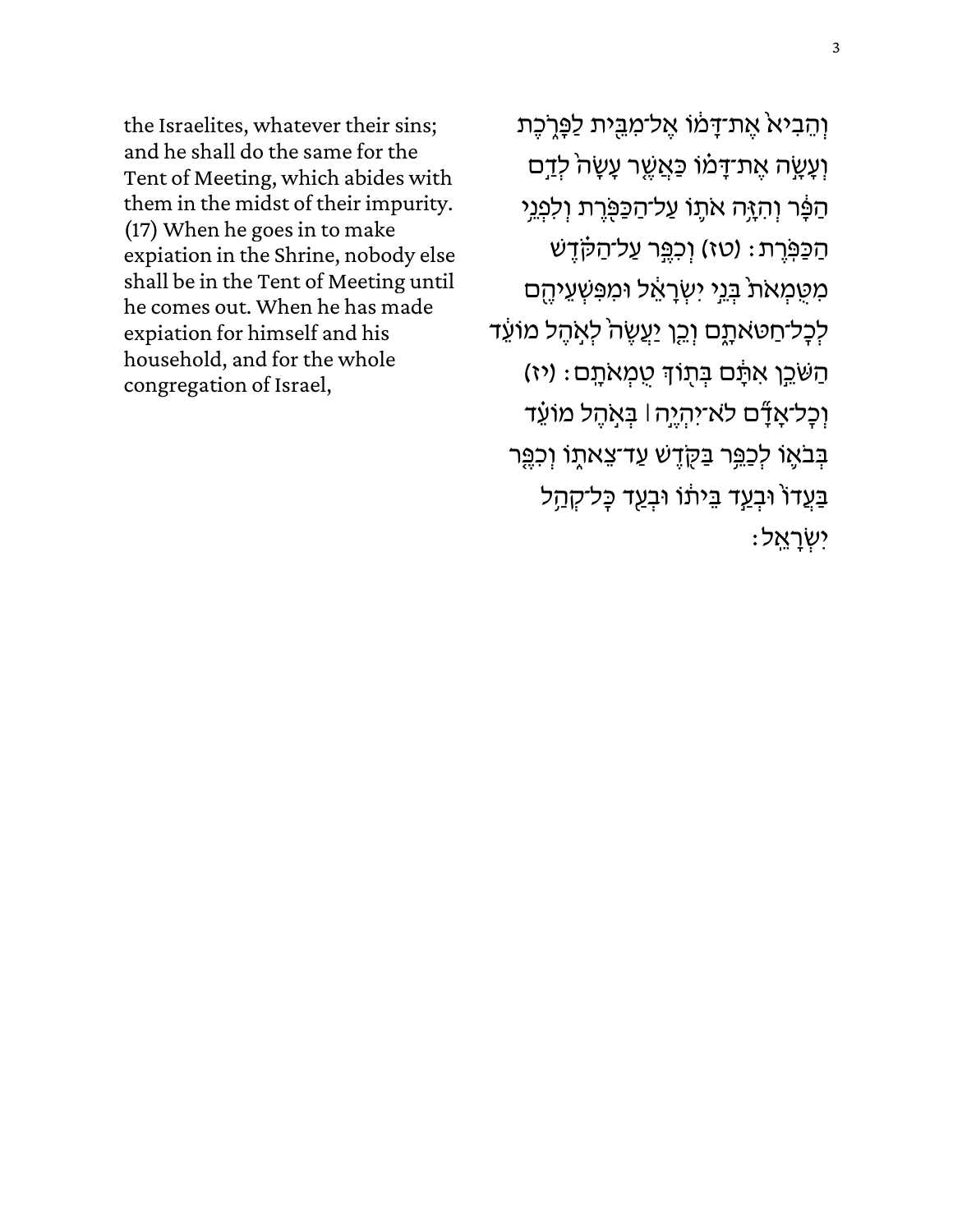## **[Zechariah 3:1-10](https://www.sefaria.org/Zechariah.3.1-10)**

(1) He further showed me Joshua, the high priest, standing before the angel of Adonai, and the Accuser standing at his right to accuse him. (2) But [the angel of] Adonai said to the Accuser, "Adonai rebuke you, O Accuser; may Adonai who has chosen Jerusalem rebuke you! For this is a brand plucked from the fire." (3) Now Joshua was clothed in filthy garments when he stood before the angel. (4) The latter spoke up and said to his attendants, "Take the filthy garments off him!" And he said to him, "See, I have removed your guilt from you, and you shall be clothed in [priestly] robes." (5) Then he gave the order, "Let a pure diadem be placed on his head." And they placed the pure diadem on his head and clothed him in [priestly] garments, as the angel of Adonai stood by. (6) And the angel of Adonai charged Joshua as follows: (7) "Thus said the LORD of Hosts: If you walk in My paths and keep My charge, you in turn will rule My House and guard My courts, and I will permit you to move about among these attendants. (8) Hearken well, O High Priest Joshua, you and your fellow priests sitting before you! For those men are a sign that I am going to bring My servant

[זכריֹה](https://www.sefaria.org/Zechariah.3.1-10) [ג׳:א׳-י׳](https://www.sefaria.org/Zechariah.3.1-10)  (א) וַיַּרְאֵ֫נִי אֶת־יְהוֹשָׂעַ הַכֹּהֵן הַגָּדֹול עֹמֵׂד לִפְגֵי מַלְאַדְּ יִהוָה וְהַש<u>ָּׂטֵ</u>ן עֹמֵד עַל־יִמְינְו לְשִׂטְנְו : (ב) וַ י<sub>ּ</sub>ּׂאמֶר יְהוָ*ׂ*ה ְאֱל־הַשֶּׂטֶׁן יִגְעֲר יְהוֶה בְּדְ הַשֶּׂטֶן וְיִגְעַר יִהוַהֹ בִּד הַבֹּחֵר בִּירְוּשָׁלֵם הַלְוֹא זֶה אָוּד מִצְל מֵאֵשׁ: (ג) וִיהוֹשֵׁעַ הָיָה לָבֻשׁ בִּגָּדִים צוֹאֵים וְ עֹמֵד לִפְגֵי הַמַּלְאֵדְ: (ד) <u>וַיִּעַן</u> וַיֹּאמֵר אֱל־הָעֹמְדֵים לְפָנָיוֹ לֵאמֹר הַסֵירוּ ֿהַבְּגָדִים הַצֹּאֶים מֵעָלֶיו וַיְּאמֶר אֵלָיו ֿרְאֶה הֵעֱבֵרִתִּי מֵעָלֵיךָ עֵוֹנֶד וְהַלְבֵּשׁ ֹאֹתְךָ מַחֲלָצְוֹת: (ה) וָאֹמֵׂר יָשֶׂימוּ ּצָגִיף טָהָוֹר עַל־רֹאשָׂוֹ וַיָּשִׂימוּ ּהַצָּנִיף ֿהַטָּהוֹר עַל־ראשׂו וַיַּלְבִּשְׂהוּ בְּגָדִים וּמַלְאַדְּ יְהוָה עֹמֵד: (ו) וַיָּּעַד<sup>י</sup> מַלְאַדְ יְהוָׂה בִּיהוֹשֻעַ לֵאמִר: (ז) כֹּה־אֲמֵۢר יְהוֵה צִבָאוֹת אִס־בִּדְרָכֵי תֵּלֵדְ וְאֵם ּ אֶת־מִשְׁמַרְתֵּי תִשְׁמֹר וְגַם־אַתָּה ֿתָּדְין אֵת־בֵּיתִי וְגַם תִּשְׁמְר אֵת־ ְחֲצֵרֶי וְנָתַתָּי לְדָּ מַהְלְכִ֫ים בֵּין ֿהָעֹמְדָים הָאֱלֵה: (ח) שְׁמַע־נָ̃א